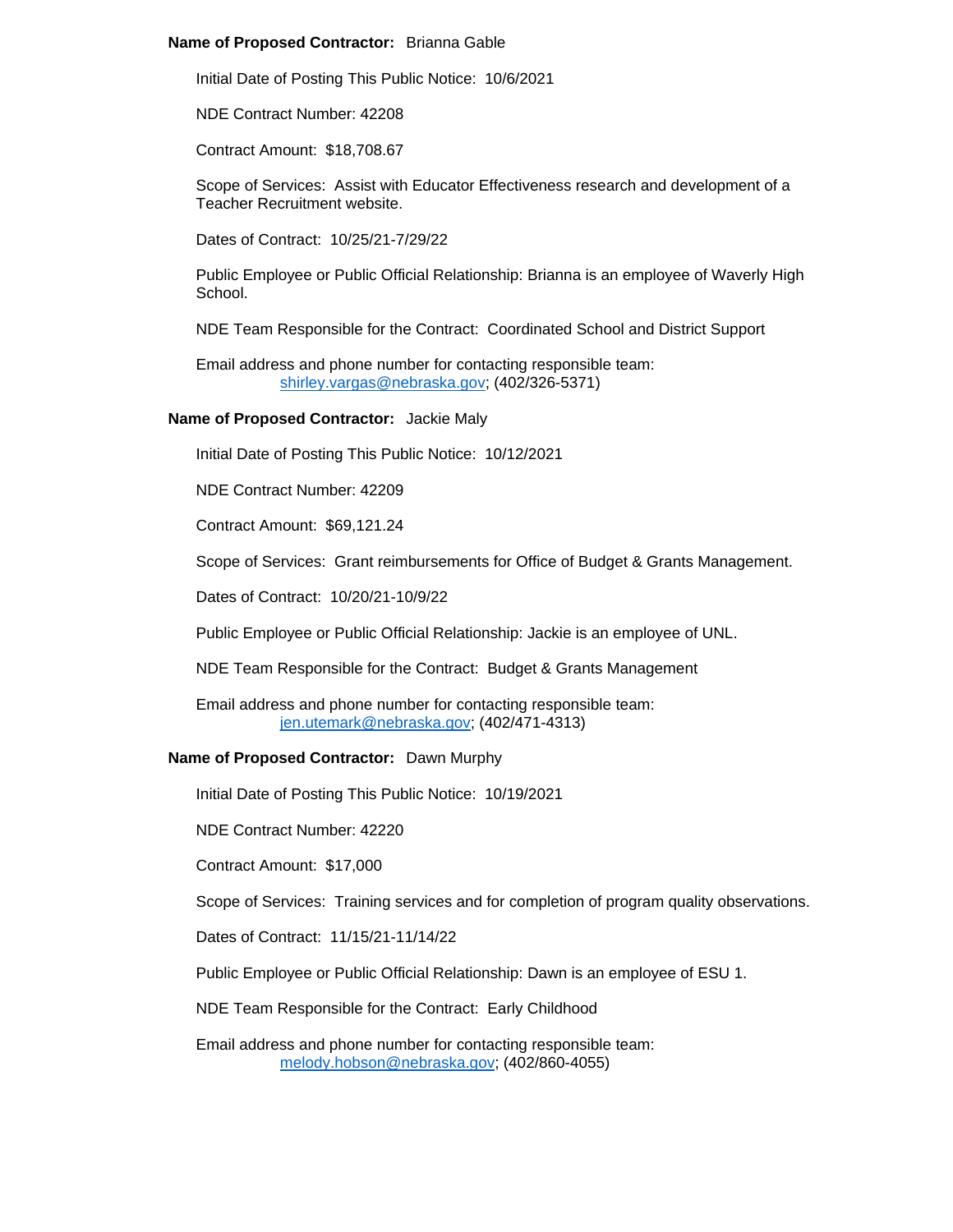## **Name of Proposed Contractor:** Lacey Sateren

Initial Date of Posting This Public Notice: 10/20/2021

NDE Contract Number: 42223

Contract Amount: \$9,000

Scope of Services: Training and observing early childhood programs using program quality tools.

Dates of Contract: 11/1/21-10/31/22

Public Employee or Public Official Relationship: Lacey is an employee of Umo Ho Nation Public Schools.

NDE Team Responsible for the Contract: Early Childhood

Email address and phone number for contacting responsible team: [melody.hobson@nebraska.gov;](mailto:melody.hobson@nebraska.gov) (402/860-4055)

**Name of Proposed Contractor:** NE Children & Families Foundation

Initial Date of Posting This Public Notice: 10/22/2021

NDE Contract Number: 42228

Contract Amount: \$70,000

Scope of Services: The NDE has expanded its presence in community‐based and youth‐serving organizations over the past year. Additionally, the NDE has expanded upon a partnership with the Nebraska Children and Families Foundation to bolster parent and family engagement and support, build additional expanded learning capacity, and develop and strengthen community‐based initiatives. This contract would enable NCFF to hire or contract with a person yet to be determined to ensure consistent presence and coordination between the two organizations. Projects may include:

Representation and reporting between NCFF's community collaboratives and NDE

 $\Box$  Connecting dots among other community groups and advising on strategic alignment of projects

□ Providing support for the evaluation of full-service community schools project

 $\Box$  Coordinating and supporting rural community and school capacity building projects  $\Box$  Updating the "Community Playbooks" and providing resources to schools and community

Dates of Contract: 11/1/21-10/31/22

Public Employee or Public Official Relationship: Board members are employed by school districts as listed below.

Thomas Lee, Principal for Omaha Public Schools: John Ewing, Douglas County Treasurer; Lisa Utterback, Chief Officer of Student and Community Services - Omaha Public Schools; Molly O'Holleran, member - Coordinating Commission for Postsecondary Education, State of Nebraska; Ben Watson, Chief Executive Officer - Chadron State College Foundation; Liliana Bronner, Assistant Professor and Clinical Education Manager - Family Medicine Department at the University of Nebraska Medical Center; Ingrid Rodriguez, School Counselor, Schuyler Community Schools

NDE Team Responsible for the Contract: Coordinated Student Support Services

Email address and phone number for contacting responsible team: [zainab.rida@nebraska.gov;](mailto:zainab.rida@nebraska.gov) (402/471-4620)